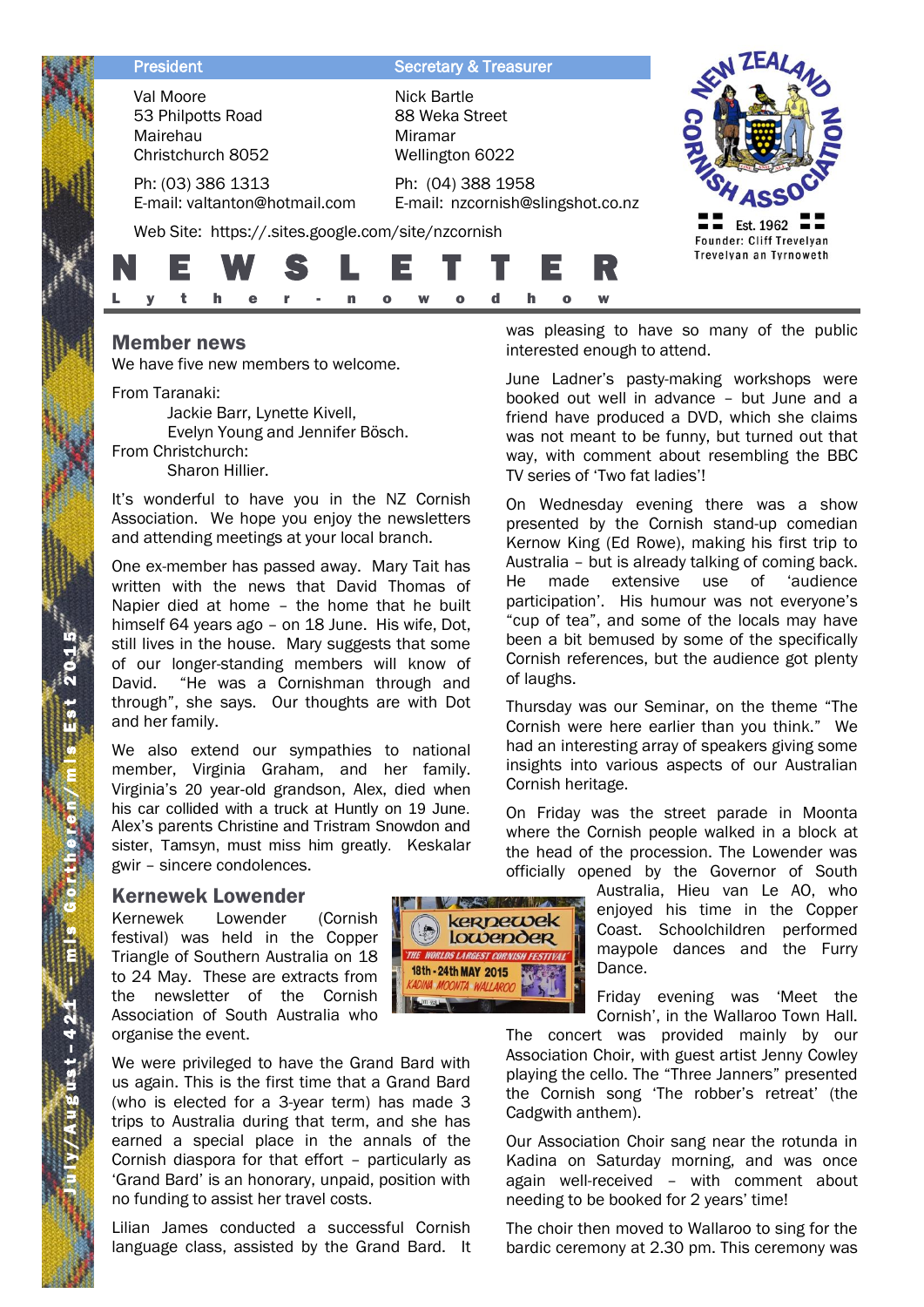

led by the Grand Bard, and once again included schoolchildren as dancers. The ceremony is conducted in the Cornish language, with some explanatory comment from the MC.

Sunday began with the 'Blessing of the waters' in Wallaroo, followed by the cavalcade of cars, and the ecumenical service in the Moonta Mines Uniting Church.

In between all these events were lots of displays, dinners and concerts. Rosanne Hawke had a book launch for her latest book "Kerensa" – the story of a family which migrated from Cornwall to the South Australian mallee in 1911.

Truly "something for everybody" – and a wonderful opportunity to share time with our friends from around Australia and from Cornwall.

### Cornish people in the headlines

We hear all too often about fighting and bloodshed and we can be thankful that we are so far removed from it in New Zealand. It is sad to find out that Cornish 'cousins' get caught up in the violence.

A Bodmin couple, Cheryl and Stephen Mellor, were on holiday at Sousse in Tunisia. On 26 June they were enjoying themselves in the sunshine on the beach when a gunman opened fire indiscriminately. Cheryl suffered hideous wounds as early shots hit her leg, arm and severed one of her hands. Stephen bravely tried to shield his wife of nine years from more harm and was killed. There were 38 victims on the beach that day.

Cheryl, who used to be a psychiatric nurse, was initially treated at a Tunisian hospital but was quickly flown back to Brize Norton in the UK by the RAF and was taken to Plymouth hospital for more therapy.

Stephen's body was flown back to Cornwall on 1 July and, despite her injuries, Cheryl was able to attend his funeral in Bodmin two days later as all of Cornwall marked his death by a minute's silence at noon.

#### Sir John Betjeman

Sir John Betjeman was not Cornish – he was born in London of 'up country' parents – but he adopted Cornwall as his home and wrote many poems about it. I particularly like this one. It has a clever and cynical irony criticising tourists and their careless disregard in terms that, at first, sound poetic and



romantic. He abbreviates caravan to "cara".

As a child Sir John had frequently been taken to Trebetherick on the north-west coast of Cornwall for holidays by his parents. Even though he was

unlikely to have stayed in a 'cara', he was a onetime summer tourist himself.

### Delectable Duchy

Where yonder villa hogs the sea Was open cliff to you and me. The many-coloured cara's fill The salty marsh to Shilla Mill. And, foreground to the hanging wood, Are toilets where the cattle stood. The mint and meadowsweet would scent The brambly lane by which we went; Now, as we near the ocean roar, A smell of deep-fry haunts the shore.

> In pools beyond the reach of tides The Senior Service carton glides, And on the sand the surf-line lisps With wrappings of potato crisps. The breakers bring with merry noise Tribute of broken plastic toys And lichened spears of blackthorn glitter With harvest of the August litter.

Here in the late October light See Cornwall, a pathetic sight, Raddled and put upon and tired And looking somewhat over-hired, Remembering in the autumn air The years when she was young and fair Those golden and unpeopled bays, The shadowy cliffs and sheep-worn ways,

> The white unpopulated surf, The thyme- and mushroom-scented turf, The slate-hung farms, the oil-lit chapels, Thin elms and lemon-coloured apples Going and gone beyond recall Now she is free for "One and All."

One day a tidal wave will break Before the breakfasters awake And sweep the cara's out to sea, The oil, the tar, and you and me, And leave in windy criss-cross motion A waste of undulating ocean With, jutting out, a second Scilly, The isles of Roughtor and Brown Willy.

Even after several attempts, John failed to get a degree at Oxford, earning himself a reputation for being somewhat idle. Nevertheless, he made a career in journalism and, among other things, was involved in developing Shell Guides for motorists in Britain. He wrote many books and had a passion for Victorian architecture and railways. The two loves came together when he was instrumental in saving St Pancras Station in London. When it was developed into the Eurostar terminal for the capital instead of being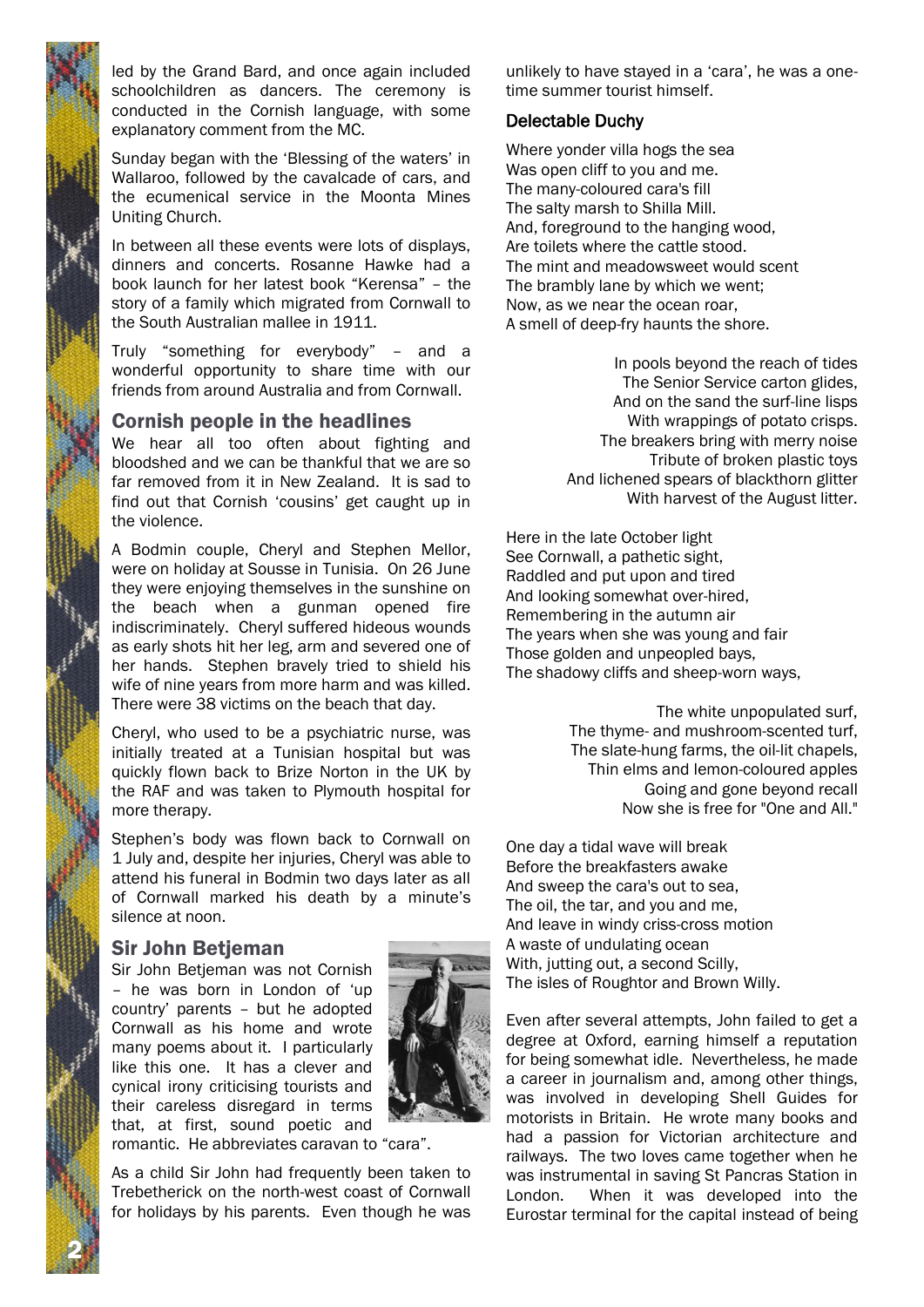demolished, a statue was erected in the station concourse in his memory. He also made a number of television documentaries but was best known for his poetry which was often humorous and readable. In 1972 he was made Poet Laureate. Instead of being idle he had a busy and productive life which was ultimately rewarded with an honorary doctorate from Oxford.

Later in life, Sir John bought a house called Treen in Trebetherick. Where he died in 1984 after suffering from increasingly debilitating Parkinson's Disease. He is buried just inside the gate to the churchyard at St Enodoc Church.

## Add a little Cornish to your day

The topic for this newsletter is the cold and wintry weather the whole of the country has been enduring. You are likely to have lots of opportunities to practice these words over the rest of winter.

| <b>Kernewek</b> | Sounds like     | <b>English</b> |
|-----------------|-----------------|----------------|
| Awel            | ah well         | wind           |
| Hager awel      | hay ger ah well | storm          |
| Ergh            | erg             | snow           |
| Rew             | rue             | ice            |
| Glaw            | glawe           | rain           |
| Keseren         | kez erren       | hail           |
| Yeyn            | yay in          | cold           |

"Hager" has its own meaning of ugly, foul or rough so that a storm – hager awel - is a foul wind which is quite descriptive. The same approach is taken to describe a storm at sea. Sea translates to 'mor'. The initial 'm' softens to 'v' when hager is put in front so a rough sea is hager vor.



## Royal visit

3 N

The Prime Minister announced in early July that the Prince Charles, Prince of Wales and Duke of Cornwall and the Duchess of Cornwall are to visit New Zealand again in November 2015, three years after their last visit. Details of their itinerary will be made public closer to their arrival so, if you want a chance to see or even meet them, look out for announcements.

## Cornish emigration to New Zealand

In his book, The Farthest Promised Land, published by Victoria University Press, Rollo Arnold studies the large inflow of British migrants in the 1870s county by county. When he gets to Cornwall Arnold says:

"in response to economic forces of a global nature, Cornwall sent a larger proportion of her population to the colony during the 1870s than any other English county. …they joined a population already rich in Cornishmen, New Zealand could claim she was much more Cornish than England. Since Cornwall possessed a highly distinctive social and economic life, her contribution to the making of rural New Zealand is too significant to be ignored."

The decline in the mining industry in the 1860s and 1870s was a principal driver in Cornish families making the decision to relocate to "The Farthest Promised Land" – New Zealand.

Arnold continues, "The Cornish miner would have been less valuable as a colonist had he not also commonly gained some experience in working the land. This arose in part from the ebb and flow in the fortunes of mining, and of individual mines, which both drew men from farm labour, and on occasions sent them back into it. Even more important was the widespread holding of land by miners. A great deal of the waste land of Cornwall was reclaimed by miners in holdings that were commonly of from one to five acres. During the eighteenth century a number of landowners adopted the practice of leasing this coarse land at a rent of a few shillings an acre, for a term of three lives, on condition that a cottage was built on the holding. Many a miner thus built his own home, at little cost, the main building material being stone which could be had from the moor for the labour of carrying it.

> "Through the centuries Cornish agriculture followed quite a different course to that of the [other] counties. Until recent times the Cornish people tended to neglect their land in favour of seeking wealth from the mine and the sea. However, most of the fertile land had been

enclosed long before the eighteenth century enclosure movement, which in Cornwall involved, in the main, winning new land from the waste rather than enclosing open arable fields. An important result was that while the small yeoman farmer was being eliminated elsewhere, in Cornwall the number of small holders was increasing. It has been estimated that probably 25,000 to 30,000 acres of wasteland were reclaimed between 1700 and 1860. Over the same period there was also much building up of soil fertility, largely by drawing on the resources of the coast and the sea. Seaweed, and the waste products of the pilchard fishery, were extensively used as fertilisers. Many Cornish soils are deficient in lime, and this was widely corrected by dressing the land with sea-sand.

"New Zealand's Cornish immigrants will have brought to the colony much valuable experience in the subduing of waste land, and in the adoption of improved farming methods."